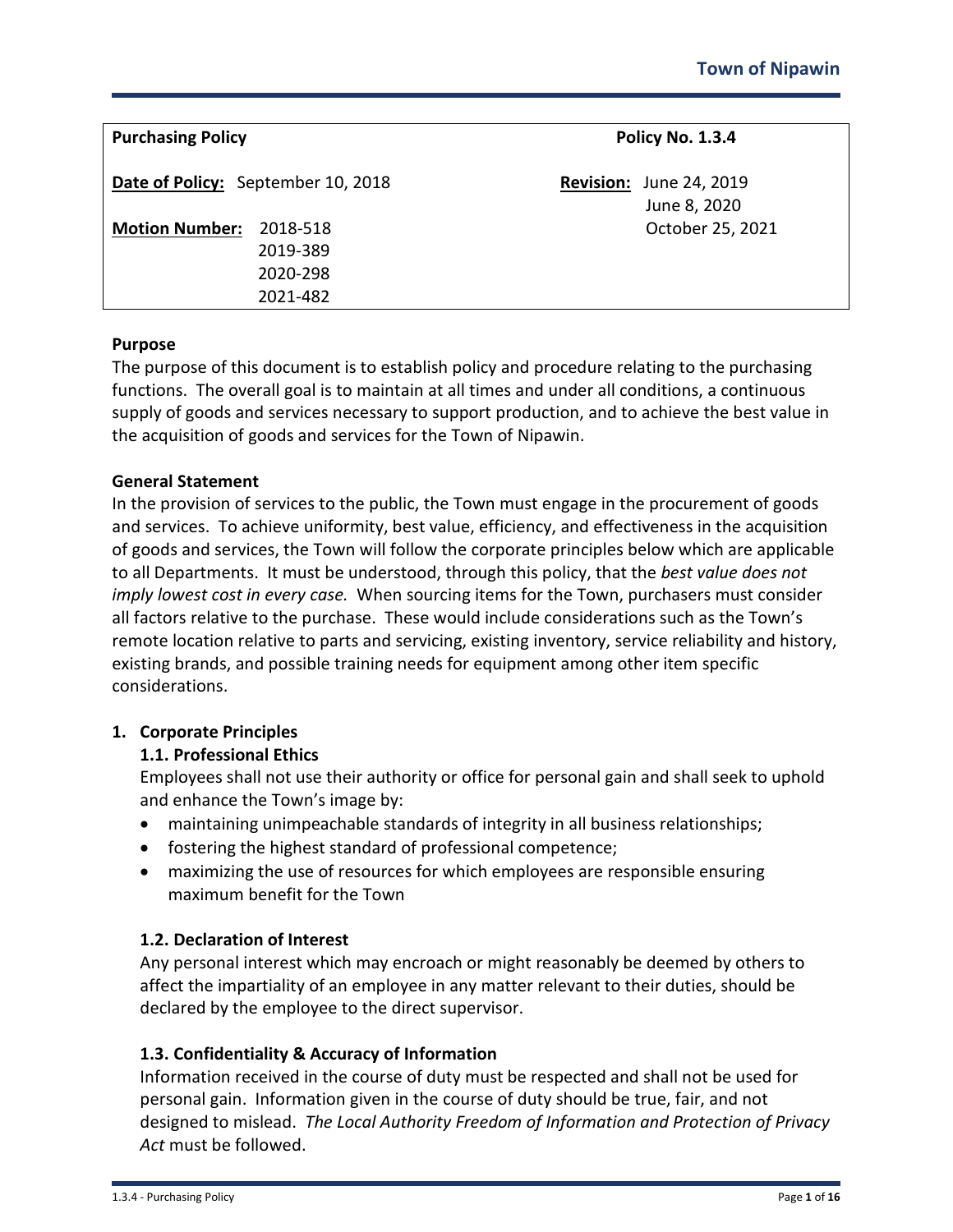## **1.4. Competition**

When considering the advantages to the Town of maintaining a continuing relationship with a supplier, any arrangement which might, in the long term, prevent the effective operation of fair competition, should be avoided.

## **1.5. Gifts**

To preserve the image and integrity of employees and the Town, business gifts are discouraged. Gifts, other than those of small intrinsic value, shall not be accepted.

# **1.6. Purchases from Employees**

It shall be the policy of the Town not to purchase any goods or services from any employees or immediate family without the prior consent of the Chief Administrative Officer. If the employee is the Chief Administrative Officer, prior consent must be obtained from the Mayor.

# **2. Purchasing Authority and Responsibility**

It is the responsibility of individual department heads to ensure the department's purchasing practices serve the best interest of the Town and are in conformance with the Town's purchasing policy. All invoices and purchase orders will be approved by department heads or the designate within approved limits. The Chief Financial Officer must be advised, in writing, of the department designate along with a sample signature.

## **2.1. Budget Approval**

Department heads are responsible for ensuring budget funds are available in duly authorized accounts before making commitments for goods and services.

## **2.2. Award of Contract/Vendor Selection**

## **2.2.1. Open Market**

The Town's policy is to buy on the open market, seeking the best value for its purchasing dollar. Buying on the open market means that:

- Suppliers are given an opportunity to quote or tender on goods and services acquired; and
- Where practical, suppliers are made aware of the Town's needs as they arise.

## **2.2.2. Best Value**

Best value will take into consideration the following factors, which are not listed in any particular order:

- Cost;
- Quality;
- Availability;
- Suitability or compliance with specifications;
- Supplier financial stability;
- Supplier performance and references;
- Availability of parts and service;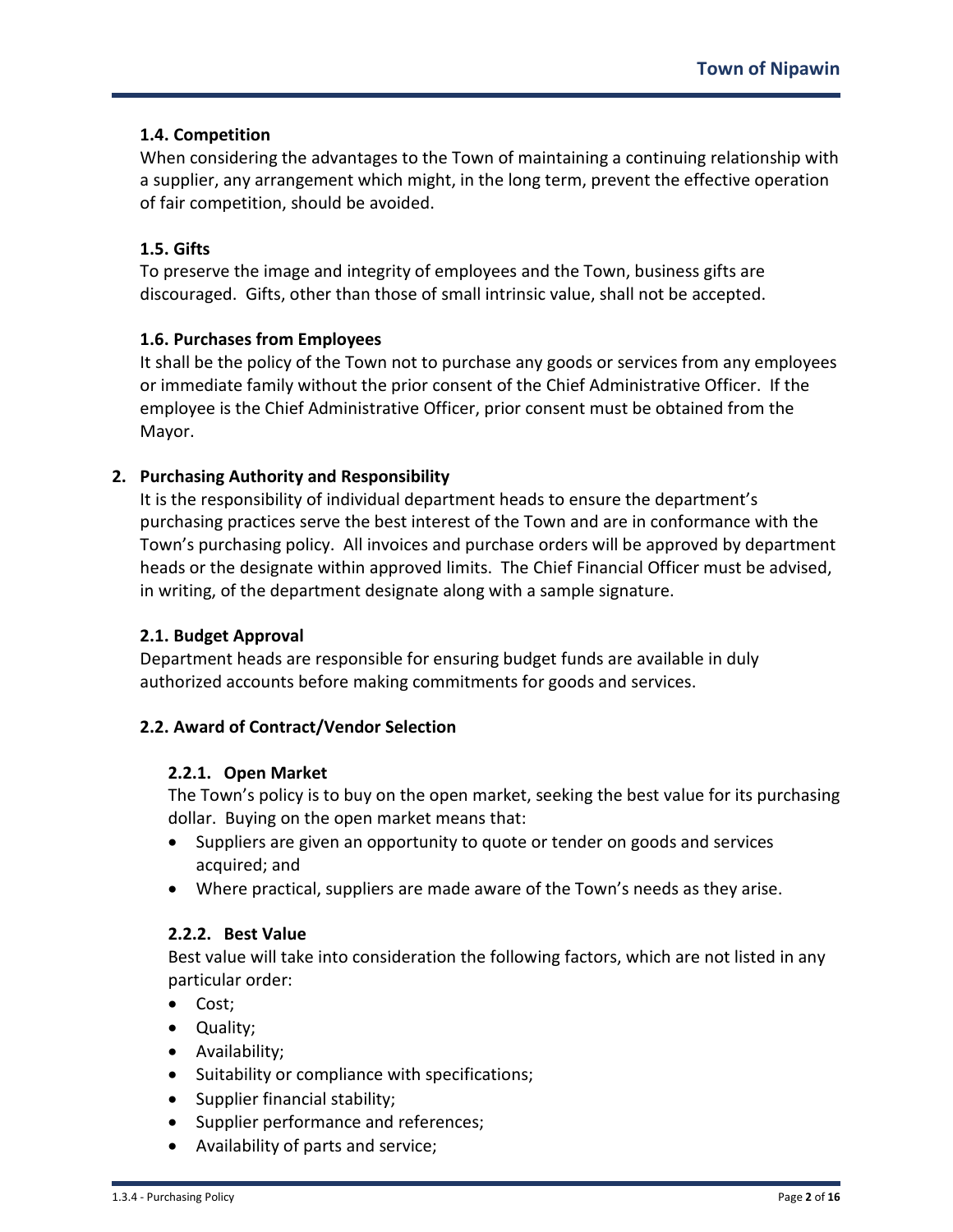- Existing brands and manufacturers (standardizing);
- Source of supply. In cases where two or more identical offers or tenders are made, the source of supply will be taken into consideration, with preference in order of Local, Regional, Provincial, then National. Orders will not be split between tie bidders. No percentage differences or dollar preferences will be given to purchasing locally as that would represent a direct grant to local suppliers; however, full consideration will be given to potential future costs or savings that may be experienced by using a local supplier.

#### **2.3. Buying Process and Sourcing**

#### **2.3.1. Definitions**

- **Request for Quotations** This is the least formal, and typically the fastest and simplest way to obtain competitive bids.
- **Invitation to Tender** A formal request for sealed bids for the supply of specific goods or services in response to an advertised invitation. It may be opened in public. The tendering process itself forms complex legal obligations.
- **Request for Proposals** A formal request for sealed submissions. It is not as specific as an Invitation to Tender. It describes an opportunity or problem and asks for solutions and costs for those specific opportunities or problems. The RFP process itself forms complex legal obligations.
- **Prequalification** An attempt to identify in advance of an actual Tender or RFP suppliers that are capable of successfully accomplishing what is required in that Tender or RFP. Usually, this is used in complex procurements or engineered projects only. The Prequalification process itself may form legal obligations.
- **Request for Information** A request for written information may or may not develop into a supply contract. This does not have the legal obligations of an Invitation to Tender, Request for Proposal, or Prequalification.

#### **2.3.2. Request for Quotations**

This method is reserved for acquisitions of a value between \$5,000 - \$20,000. Quotations shall be written.

#### **2.3.3. Invitation to Tender**

This method is used for acquisitions of a value greater than \$5,000, and is used typically for major construction, renovations, public works projects, and service contracts accompanied by specifications, special provisions, bonding instructions to tenders, etc. Tenders are submitted in sealed envelopes and opened with at least three Town employees or designates. The tender may be advertised by invitation only, subject to the provisions laid out in Section 2.9. Tenders for ongoing services should not be awarded for a period of less than 3 years for operational efficiency, although this term can be broken down to provide for a trial period (for example, 1 year plus an option to renew for an additional 2 years, etc.).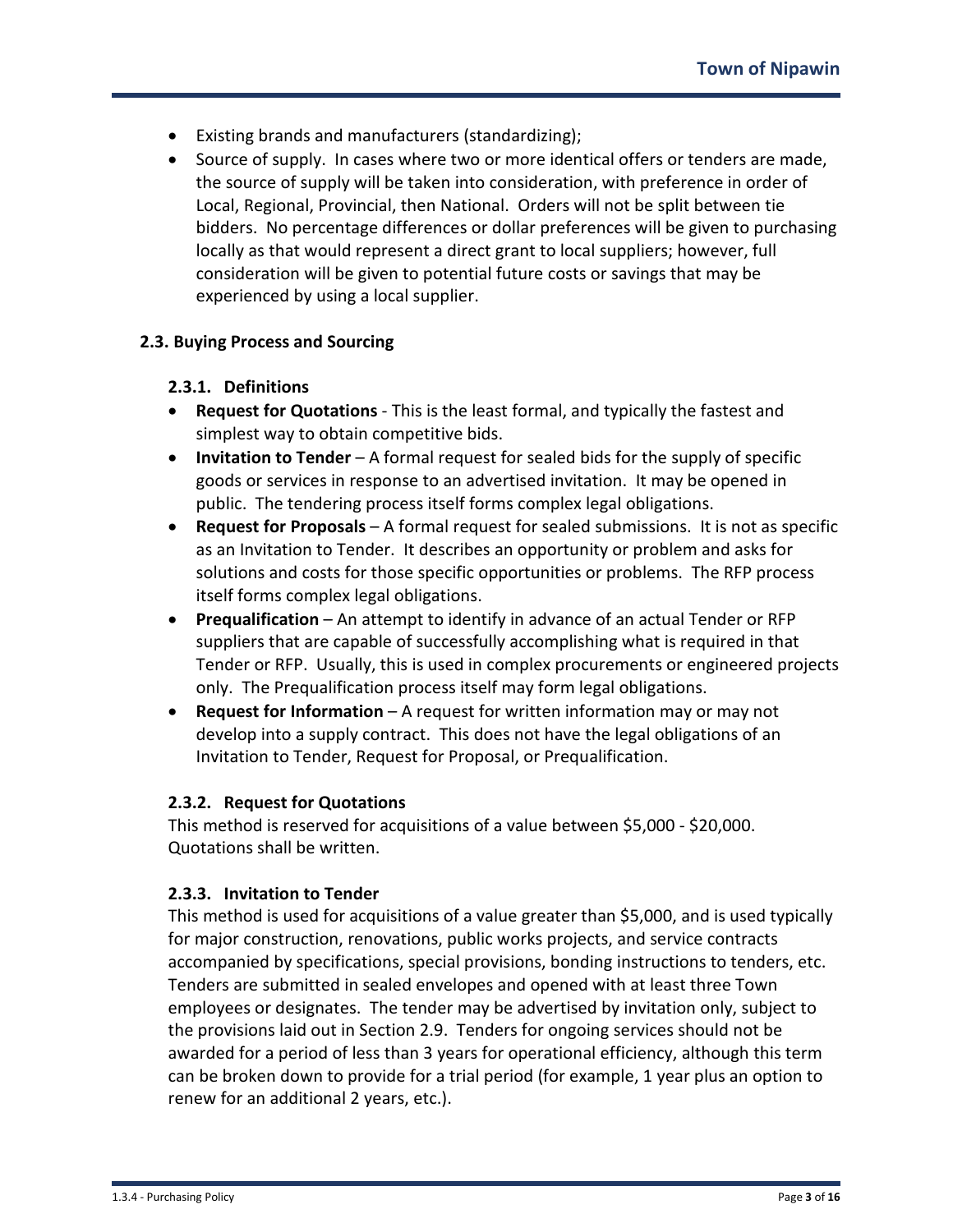## **2.3.4. Request for Proposals**

The Town may, from time to time, choose to utilize a Request for Proposals in place of the formal tender process. This method will normally be used in special circumstances where it is deemed more appropriate. Proposals are submitted in sealed envelopes and opened with at least three Town employees or designates.

In an effort to comply with the MASH (Municipal Authorities, Schools, Hospitals) section of the New West Partnership Trade Agreement, requests for proposal must be advertised on the national electronic tendering service [\(www.merx.com\)](http://www.merx.com/) and the provincial electronic tendering service (www.sasktenders.ca) when purchases meet or exceed the following thresholds:

- \$75,000 or greater for goods
- \$75,000 or greater for services
- \$200,000 or greater for construction

## **2.3.5. Construction Contracts**

The preferred method for construction contracts shall be a stipulated price contract resulting from a tender.

#### **2.3.6. Construction Holdbacks**

All construction contracts exceeding \$20,000 shall require a 10% holdback on all progress payments. This holdback is intended to protect the Town in the event of dispute regarding performance.

## **2.3.7 Award of Quote, Tender, or RFP**

Purchases using the quote process may be awarded without Council approval, provided the funds are approved in the budget and all aspects of the purchasing policy are followed.

Capital purchases, tender awards, and RFP awards must receive Council approval before purchase.

## **2.4. Method of Purchasing Goods and Services**

#### **2.4.1. Petty Cash**

Petty Cash may be used where the direct acquisition of a good and/or service is required and of a value less than \$75. The staff member making the purchase shall be responsible to obtain and submit a copy of a receipt describing the purchase.

## **2.4.2. Purchasing Card**

A purchasing card is a corporate credit card issued to specific employees within clearly defined parameters. The Corporate Credit Card Policy outlines all parameters for credit card use.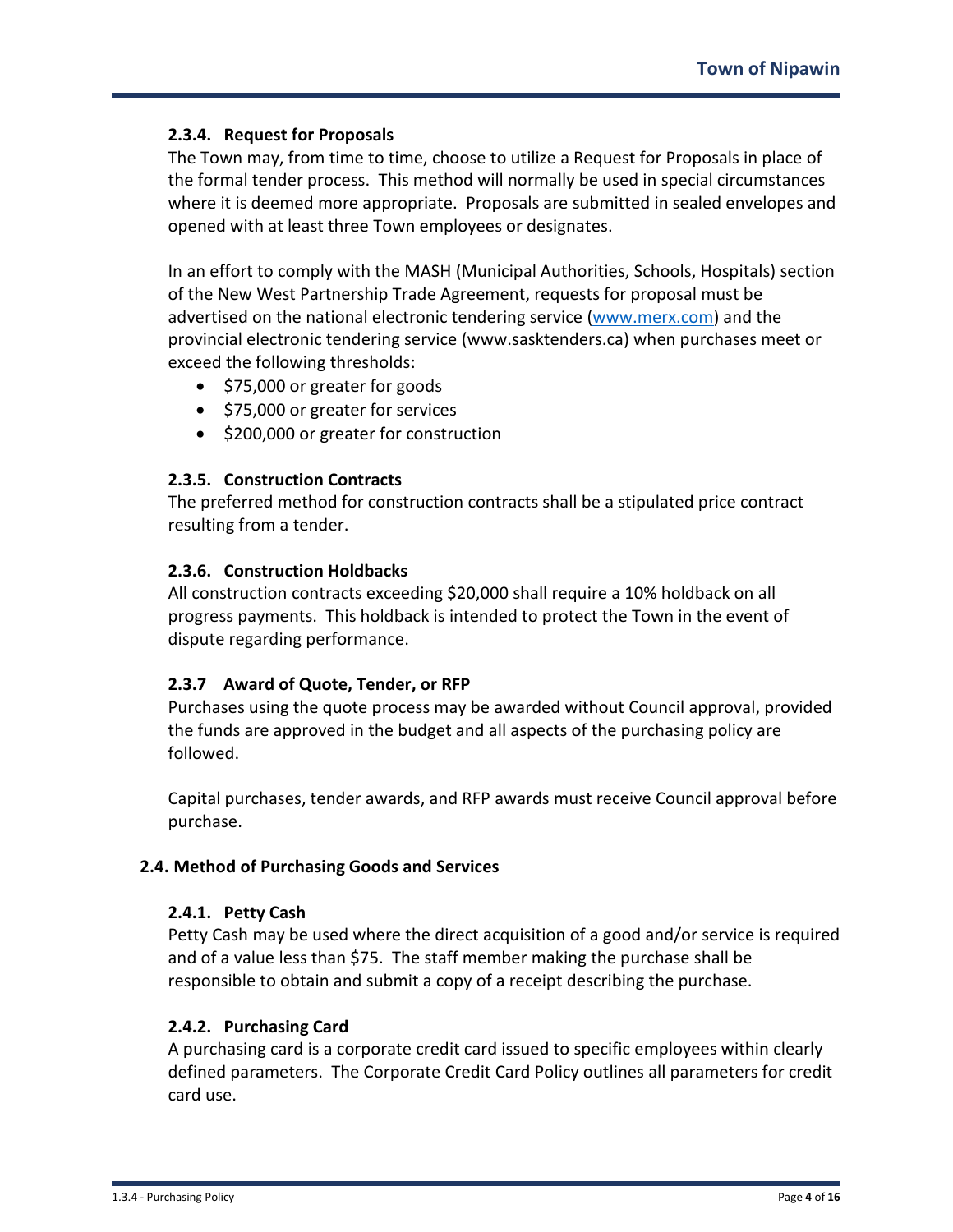## **2.4.3. Town Purchase Order**

Town purchase orders shall be issued except where petty cash has been used. Town purchase orders shall be handed in at a minimum of every Tuesday. All purchase orders for capital purchases must have the number of the resolution approving the capital purchase written on the purchase order.

#### **2.4.4. Standing Purchase Orders**

A standing purchase order may be used for the continuous supply of a good or service and must not be issued for a period extending beyond the fiscal year end. Standing purchase orders are not to be used unless operationally required and must be accompanied by a written approval from the Chief Administrative Officer and Chief Financial Officer.

#### **2.5 Purchasing Limits**

The following purchasing limits are authorized for the positions listed and the duly appointed acting designates. All purchases must be within the authorized Budget and follow all procedures in this policy.

| <b>Purchase Value</b>                        | <b>Approval</b>                                 |
|----------------------------------------------|-------------------------------------------------|
| \$0 to \$350                                 | <b>Swimming Pool Staff</b>                      |
|                                              | Play Program Staff                              |
| \$0 to \$500                                 | <b>Accounting Clerk</b>                         |
|                                              | Evergreen Clerk                                 |
|                                              | Seasonal Staff                                  |
|                                              | <b>Summer Staff</b>                             |
|                                              | Swimming Pool Manager or Cashier                |
|                                              | Evergreen Janitorial & Maintenance Staff        |
|                                              | Janitor (Janitorial Supplies Only)              |
|                                              | Firefighters (Water & Fuel Purchases Only)      |
|                                              | Handivan Driver (Fuel Purchases Only)           |
| \$0 to \$1,500                               | Semi-skilled Parks & Recreation Employees       |
|                                              | Semi-skilled Works Employees                    |
|                                              | Semi-skilled Utility Employees                  |
|                                              | <b>Skilled Parks &amp; Recreation Employees</b> |
|                                              | <b>Skilled Works Employees</b>                  |
|                                              | <b>Skilled Utility Employees</b>                |
|                                              | <b>Land Planner</b>                             |
| \$0 to \$5,000                               | Mechanic                                        |
|                                              | <b>Executive Assistant</b>                      |
|                                              | Finance & Human Resources Officer               |
| \$0 to \$15,000 (Subject to tender/quote/RFP | Program Coordinator                             |
| requirements)                                |                                                 |
|                                              | Parks & Recreation Foreman                      |
|                                              | <b>Works Foreman</b>                            |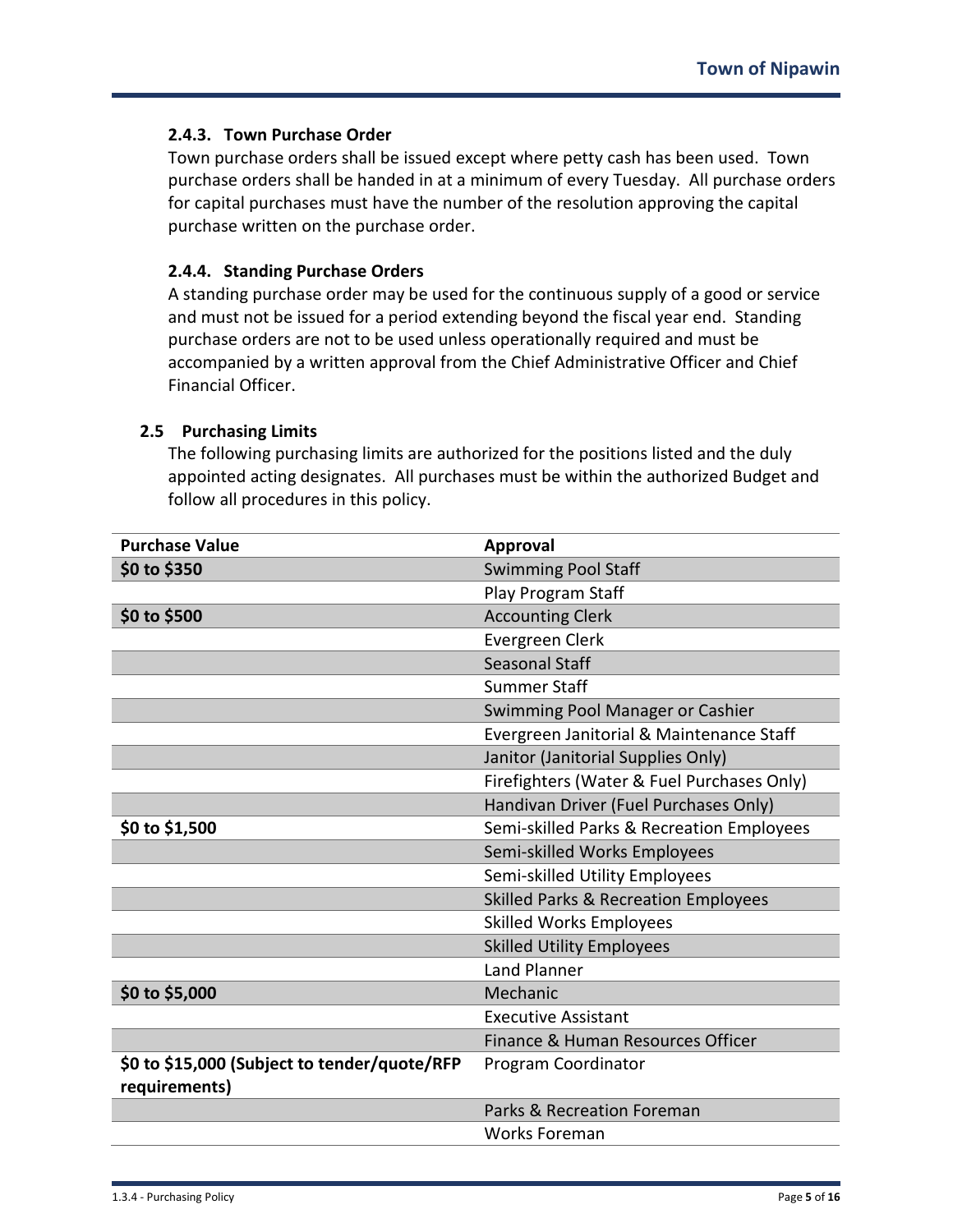|                                       | <b>Utility Foreman</b>              |
|---------------------------------------|-------------------------------------|
|                                       | <b>Bylaw Enforcement Officer</b>    |
|                                       | Marketing & Tourism Coordinator     |
|                                       | Fire Chief                          |
| Can approve all purchases (Subject to | Director of Parks & Recreation      |
| tender/quote/RFP requirements)        |                                     |
|                                       | Director of Works & Utilities       |
|                                       | <b>Chief Financial Officer</b>      |
|                                       | <b>Chief Administrative Officer</b> |

The same authority will be given to those acting in the above capacities, with the approval of the department director.

## **2.6 Purchase Orders**

Purchase orders shall be:

- Signed by the signing authority as prescribed in 2.5.1
- Used for all out-of-town purchases
- Used for local purchases, except those purchases made with petty cash
- Used for all purchased goods and services except for the following items:
	- o Subscriptions
	- o Publications
	- o Utility bills
	- o Maintenance contracts
	- o Insurance remittances
	- o Lease payments
	- o Investments
	- o Tendered construction contracts
	- o Conference fees
	- o Convention fees
	- o Handivan contract
	- o Animal control officer contract
	- o Linen/janitorial supply contract
	- o Property tax refunds
	- o Utility bill deposit refunds
	- o Cheque request forms

## **2.6.1 Purchase Order Process**

In preparing purchase orders the following areas shall be completed:

- Supplier's name
- Type of goods to be purchased
- Quantity to be purchased
- "Estimated" value of goods purchased
- Person/department requesting the purchase
- FOB point (i.e. FOB destination means ownership and responsibility of goods remain with the supplier until received and signed for by the customer)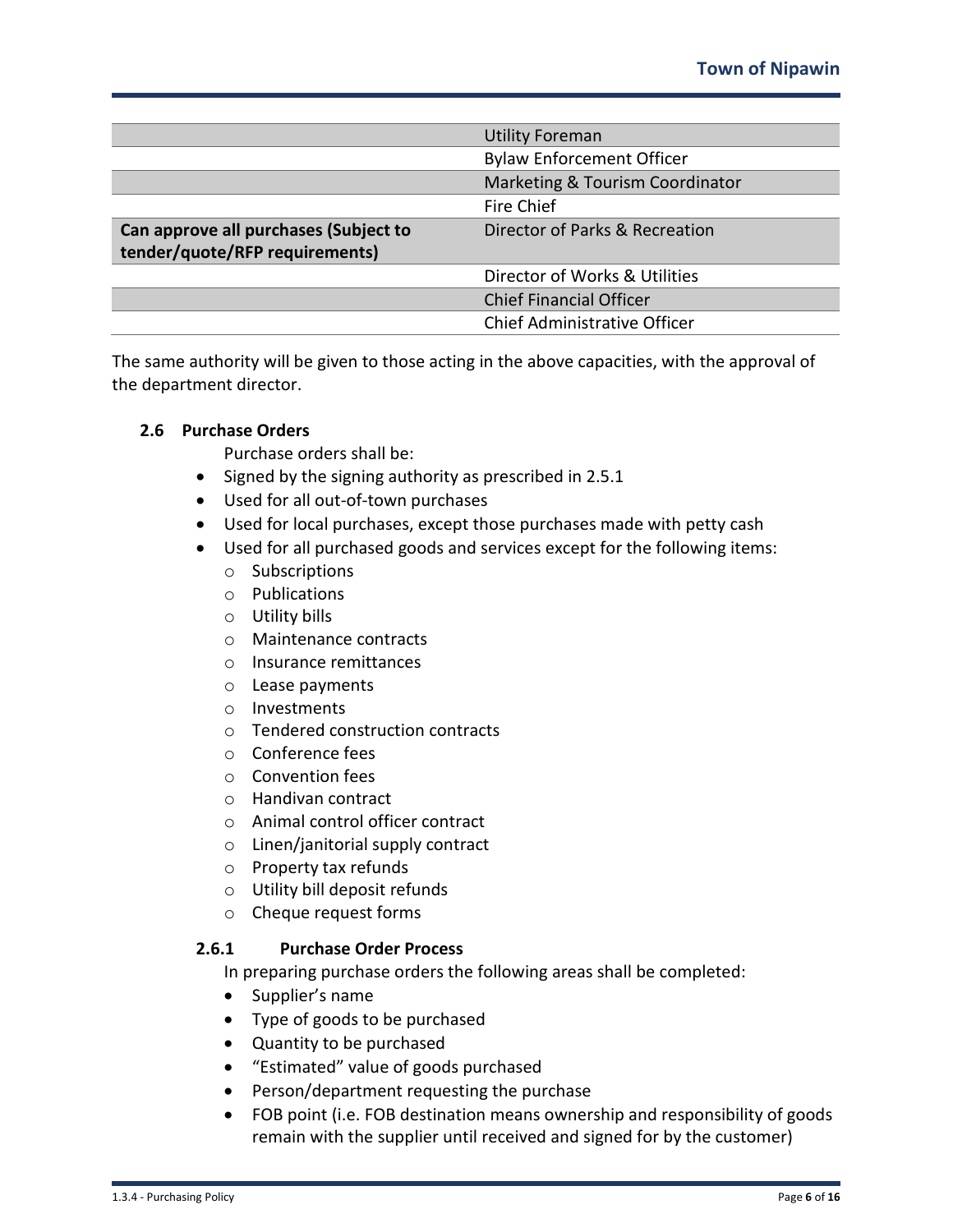- Terms of payment
- Delivery requirements (i.e. when the goods are to be delivered/when the goods are needed)
- Date
- Authorized by appropriate personnel

## **2.6.2 Purchase Order Document Flow**

Purchase orders are a three-part voucher system.

When the purchase order is initially completed and approved:

- Yellow and pink copies are sent to the department head for coding
- After the yellow and pink copies are coded, they are sent to the Finance Department
- White copy is given to the supplier
- The pink copy is filed numerically in the purchase order binder

When the goods arrive, they are checked to a packing slip (if provided):

- Packing slip is to be signed and dated by the person receiving the goods
- Packing slip and freight bill (if included) are to be sent to the Finance Department

When the invoice arrives:

- Prices on the invoice are compared to the estimate/quoted prices on the purchase order (discrepancies to be investigated)
- Invoices are attached to the yellow copy and processed for payment
- The order for the documents to be attached together is as follows: cheque, invoice, purchase order, packing slip

## **2.6.3 Invoices**

Once the cheque run is complete and the cheques have been signed and mailed to the supplier, the invoice, yellow purchase order, and packing slip (if applicable) are filed alphabetically with the cheque stub.

Purchase orders shall not be backdated. In the case of an emergency when there is no one to issue a purchase order, the staff member shall make every reasonable attempt to contact the Chief Administrative Officer or Director of Finance & Administration and obtain verbal authorization. If the Chief Administrative Officer or Chief Financial Officer cannot be reached, then the staff member must use sound judgement with respect to the purchase. The staff member must then provide a written report to the Chief Administrative Officer outlining the reasons for the emergency purchase.

## **2.7 Cheque Requests**

Cheque requests are only used in an instance where no invoice will be received for payment. The cheque request shall have the following information:

- Name of supplier
- Mailing address of supplier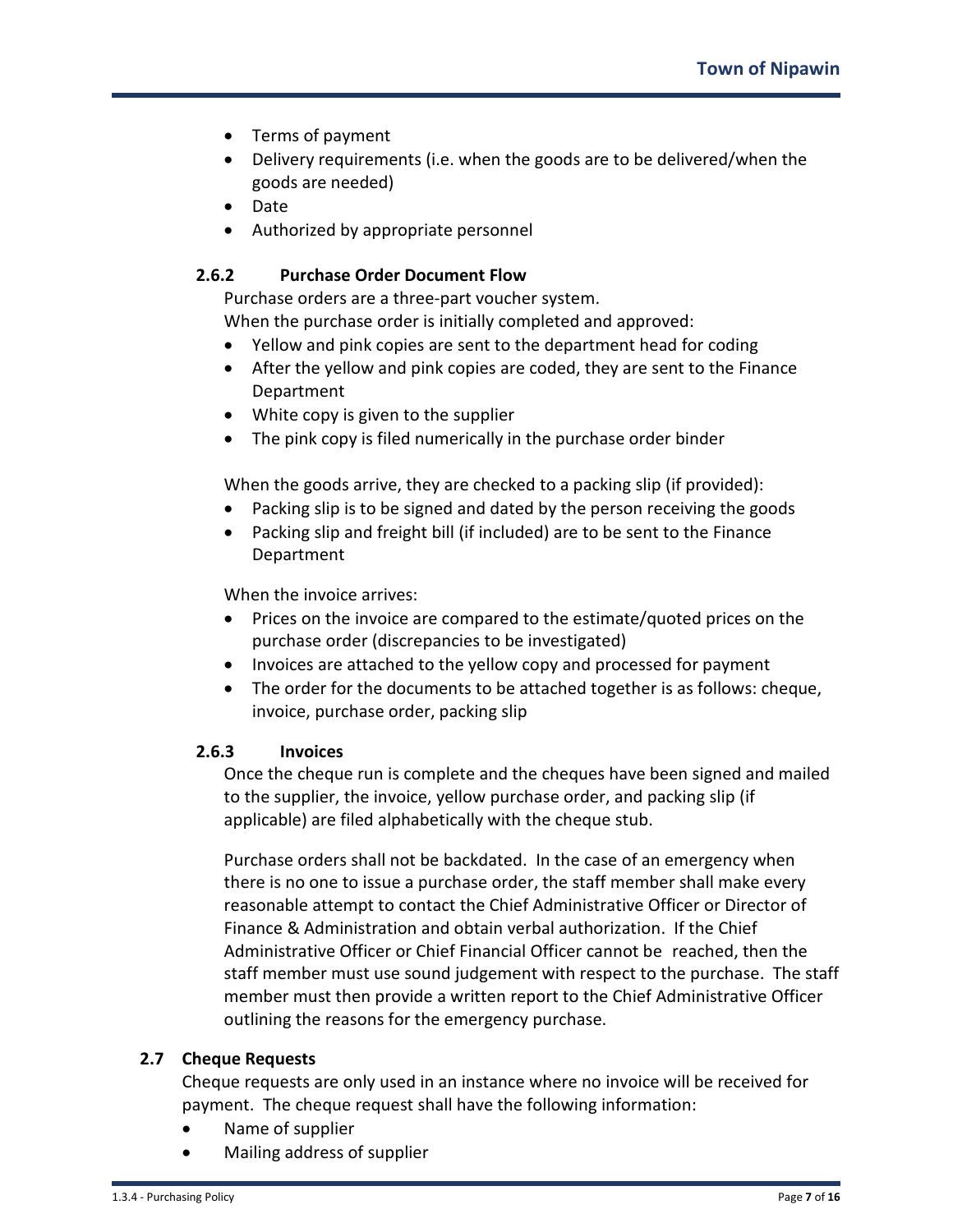- Date
- Accounting code
- Description of goods or services
- Payment amount
- Authorized by appropriate personnel
- Documentation, if applicable

If no purchase order was prepared for a purchase and is not exempt from needing a purchase order, the CAO must sign off on the invoice before the invoice is paid.

# **2.8 Quotations**

Quotes are required for purchases over \$5,000. Purchases under \$5,000 may be performed using purchase orders and without quotations.

## **2.8.1 Purchases between \$5,000 and \$20,000**

- Written quotations should be obtained from three (3) vendors who are qualified to meet the requirements
- The written quotes for each item shall be attached to the purchase order
- Where three vendors are not available, the Department head must document that quotations were sourced from available options
- Quotations may be waived for purchases between \$5,001 and \$20,000 where the Town has an established standard for the item(s) purchased. Clear documentation must be provided demonstrating standard and rationale for waiving requirement for quotation.

# **2.9 Tenders**

## **2.9.1 General**

The following procedures shall be utilized for purchases in excess of \$20,000. All Town tenders must originate and close at the Department level and to the attention of the Town of Nipawin. In the absence of the Department Head, tenders may close with the Chief Administrative Officer or Chief Financial Officer. In addition to the Department Head, at least one other authorized senior Town employee shall be in attendance along with an administrative assistant, who will act as recorder, during tender openings.

## **2.9.2 Request for Tender**

The Department Head will be responsible for the preparation and issuance of the tender document. Requests for tender shall be sent to suppliers, who are qualified to meet the requirements, by mail or fax, or be posted by newspaper advertisement or on the SaskTenders website.

In an effort to comply with the MASH (Municipal Authorities, Schools, Hospitals) section of the New West Partnership Trade Agreement, the tender must also be advertised on the national electronic tendering service [\(www.merx.com\)](http://www.merx.com/) and the provincial electronic tendering service (www.sasktenders.ca) when purchases meet or exceed the following thresholds: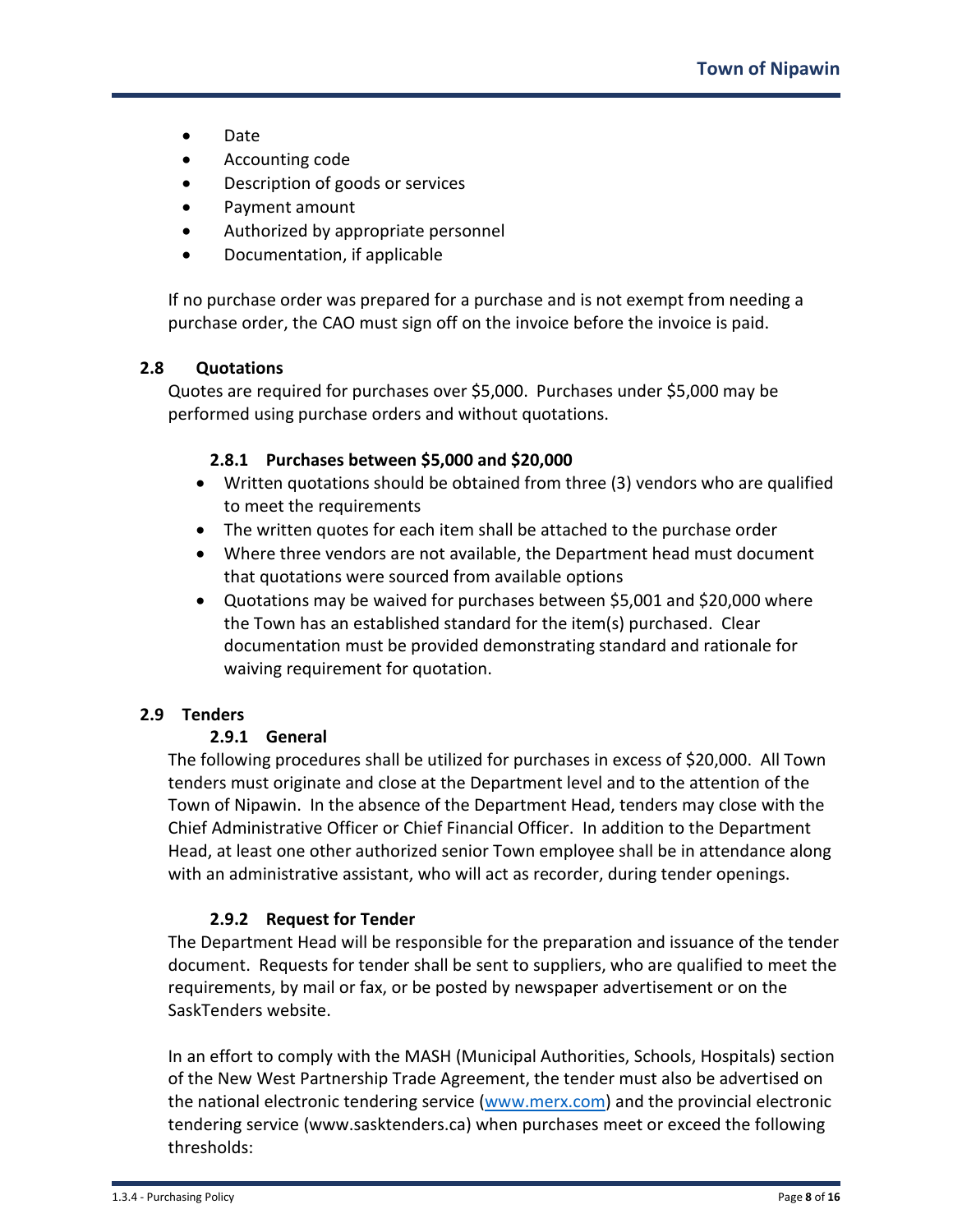- \$75,000 or greater for goods
- \$75,000 or greater for services
- \$200,000 or greater for construction

The return address for all tenders shall be: **Attention: Chief Administrative Officer, Town of Nipawin PO Box 2134, Nipawin, SK S0E 1E0.** The Department Head in consultation with the Chief Administrative Officer and the Chief Financial Officer shall approve any change.

#### **2.9.2.1 Town of Nipawin Clauses**

For all Town tenders, the following clause should be added to the wording of the tender:

#### **"This RFP/Tender is subject to the Town of Nipawin's Purchasing Policy"**

#### **2.9.3 Tender Documents**

When preparing tender documents, the following contents should be considered:

- **Tender Period:** In general, from the date of issuance of the tender to potential suppliers, a period of at least ten (10) working days should be allowed for the tenderer to prepare the bid.
- **Performance Bonds:** The Town may require a performance bond before entering a bid-based contract and in such amount as shall be found necessary to protect the best interest of the Town in the performance of the contract or service and materials.
- **Insurance:** The Town requires a minimum of Five Million Dollars comprehensive liability insurance coverage from Contractors working on Town projects.
- **Town Business License:** Local suppliers or contractors working in the Town of Nipawin must purchase a current Town Business License.
- **Workers Compensation Board:** The Town requires a letter of good standing from the Workers Compensation Board at the time the tender is submitted, and a clearance letter before payment.
- **WorkSafe Saskatchewan:** Contractors employed by the Town must be registered and in good standing with WorkSafe Saskatchewan.
- **Mandatory Site Meetings or Job Inspections:** When it is in the best interest of the Town to include in the tender call, a mandatory site meeting or job inspection, the Department Head, along with other respective department heads, supervisors, employees, etc. should attend these meetings and formally record the names of the attending company representatives. Where applicable, minutes of these meetings should be recorded and submitted with the tender.

## **2.9.4 Tender Receipt/Opening**

- **2.9.4.1 Receiving of Tenders**
- All tenders must be submitted in a sealed envelope and properly identified with the tender number given by the Town. Faxed or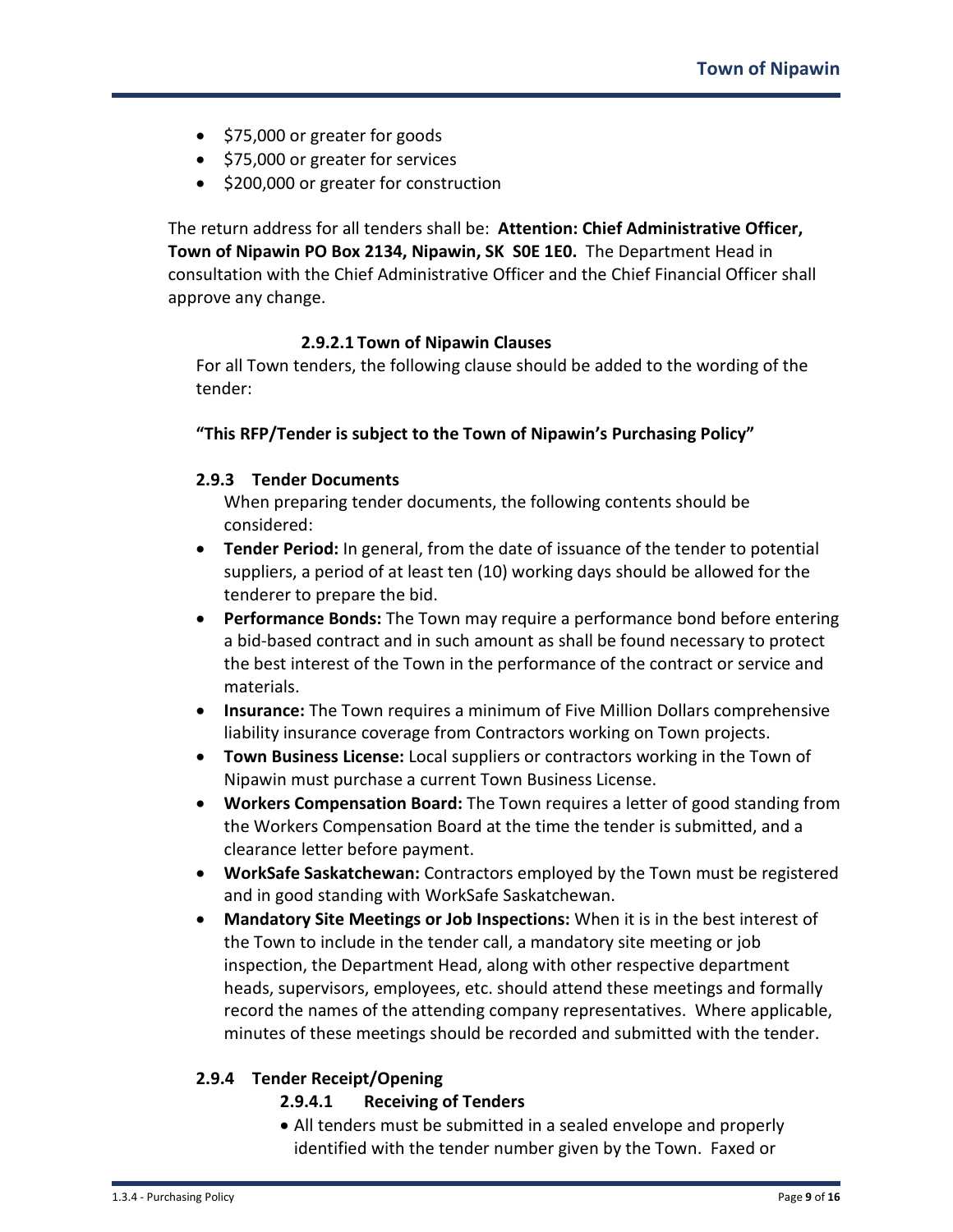emailed tenders are not acceptable, only faxed or emailed revisions to an original tender may be accepted.

- All tender envelopes shall be stamped or handwritten showing the time of receipt and signed by the Town reception or other designated Town staff person.
- A list of tenders received shall be kept.
- Tenders received are to be kept in a secure place such as a vault or safe.
- All staff who may be involved with receipt of tenders are to be notified of the required procedures to ensure tenders are not inadvertently opened or delivered to incorrect locations.
- Revisions to the tenders are to be attached to the relevant submission. All revisions to the tender sum must show an increase or reduction only. This must be in writing and not verbal.
- Town staff should attempt to notify bidders of any obvious irregularities in the receipt of the tender prior to tender opening to avoid post-opening disputes.
- The date, time, and receiving location address must be included in the body of the tender.

# **2.9.4.2 Revisions – To Tenders**

- Any revisions to a tender must be submitted in writing prior to the time of closing of receipt of tenders. A change in price must state only the difference to be added or deducted.
- A facsimile or telegram is acceptable.
- Telephoned revisions to a tender price, including those that may originate from telegrams, are not acceptable. The Town must receive the written confirmation at the place designated for the receipt of tenders prior to the designated closing time.

# **2.9.4.3Opening Tenders**

Tender opening shall at all times be formal, correct, and well documented. Three Town staff members or its designates should be the minimum number in attendance.

- Prior to Opening Time
	- o A suitable tender opening record shall be prepared to include the following information:
		- **Space for the names of Town personnel or designates in** attendance;
		- **Space for the names of all people in attendance together with** their company or other affiliations;
		- Space for the official closing time of the "receipt of tenders";
		- **Space for the names of each bidder, the amount of the bid,** the revised price (if any) and the total of each bid;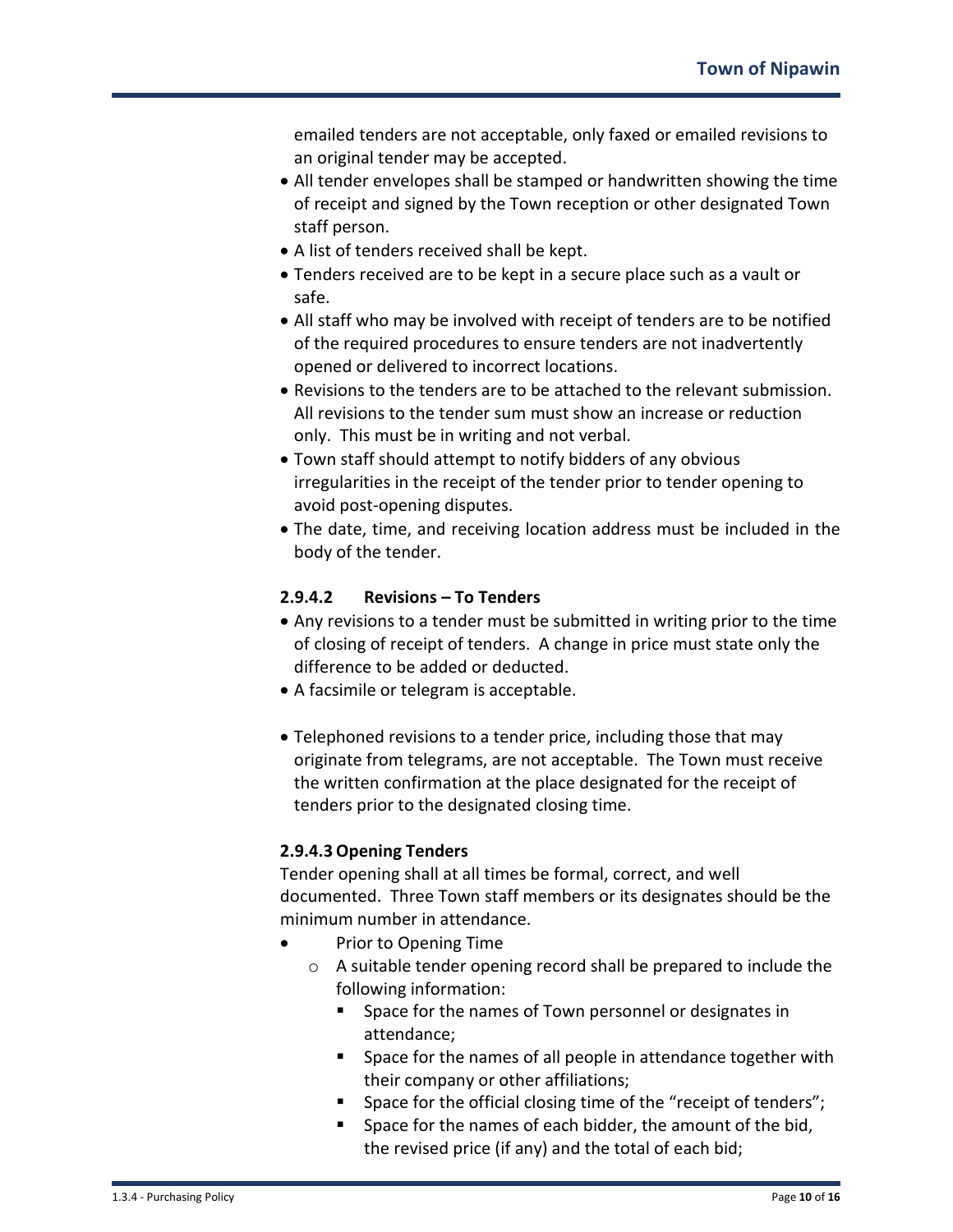- Any other pertinent data/information as relevant; and
- **For consistency purposes, a template form should be used to** provide the foregoing information.
- o Prior to the opening, ensure the room is suitably laid out and there is a table or desk or other equipment to open tenders.
- o The tender opening form should be ready on which to record the information.
- o Tenders already received are brought into the room and care taken to ensure they are not removed or misplaced.
- The Opening
	- o No reasonable request for attendance at the tender opening shall be refused.
	- o At the correct time the Town staff member shall make the following announcements:
		- "It is now (give time and date) the closing time for tendering of (give project name and tender number).:
		- "No further tenders will be received."
		- State the number of tenders received.
		- Fax to be checked immediately prior to the tender opening.
		- No questions during the opening.
	- o No further tenders are to be received after the close has been announced and no corrections or revisions to any of the bids are to be permitted.
	- o Each tender correctly received in the form prescribed is to be opened and signed by each of the Town staff personnel or designate present.
	- o The presence of the bond is to be checked before the price is read out. If the bond is not present the tender is to be put aside and not considered. The price is not to be read out and the tender is to be declared invalid.
	- $\circ$  The tender is to be checked to ensure that the bidder is named. that the written amount and the amount in the numbers are the same and the signatures are present. If these items are not correct, the tender is to be declared invalid.
	- o If these items are correct then the price is to be announced together with any revisions made prior to the closing and the revised price announced as "We calculate that to be \$\_\_\_\_\_\_\_\_\_\_\_\_\_\_\_\_".
	- o The tender is to be recorded on the tender opening record form.
	- o After each tender is opened and initial checks have been made, it is to be carefully replaced in its envelope.
	- o The tenders must be carefully secured to ensure they remain intact.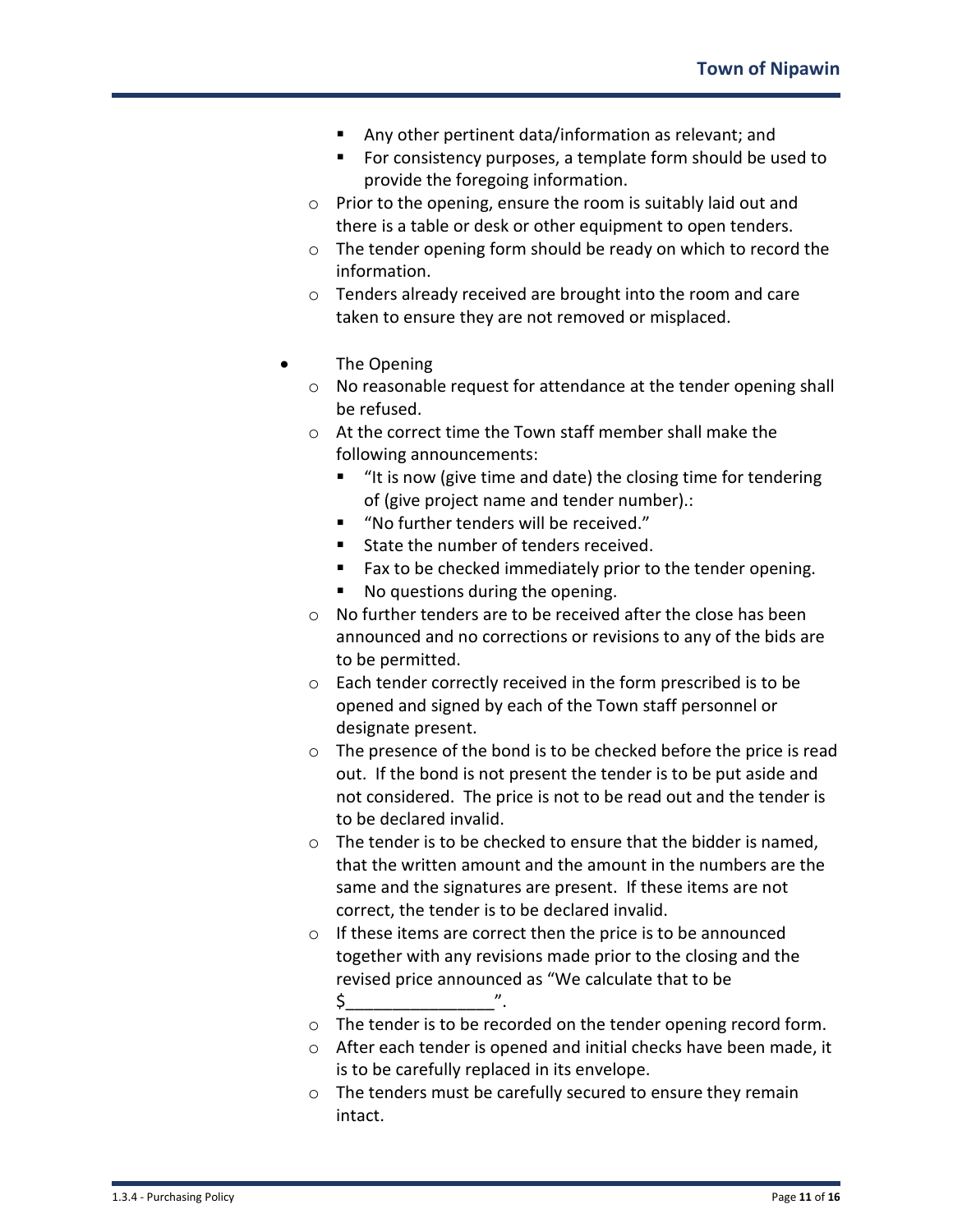- o The tenders may not be made available to the public. Information contained in the tender will not be given to the public until an award or final disposition has been made.
- o All tenders submitted late shall be returned to the sender unopened by the Town staff with the tender envelope stamped or written: "Late Tender Unopened" together with a cover letter giving details.
- o For other tenders that are disqualified, letters of notification are to be sent to the senders giving details.
- o Under no circumstances are the Town staff to give an indication of the tender being awarded to the low bidder or to any bidder.

# **2.9.4.4 Review of Tenders**

- Tenders that were opened must be analyzed for compliance with the contract documents.
- The Town reserves the right to waive informalities in, or reject any or all tenders, or accept any tender to be deemed in the best interest of the Town.
- Any changes or qualifications made to the tender form may be the cause of disqualification.
- Any errors, omissions, or other non-compliance considered to give a bidder an unfair advantage or that do not meet the requirements of the tender documents may be grounds for rejections.

# **2.9.4.5 Post Tender Negotiations (after tender has been awarded)**

The tender authority may negotiate changes to the document with the lowest qualified bidder or the bidder representing best value to the Town only and between them and their named sub-trade bidders.

## **2.9.4.6 Award Determination**

The determination for award of purchase or supply contract, after evaluation of all proposals is complete, shall be made by the issuing department head providing the contract is within budget. If all tenders are above the approved budget amount, the department head must provide a report to the CAO for determination of next steps.

# **3 Environmental Purchasing**

The Town supports the use of environmentally sustainable products and practices and expects staff to pursue this objective in the acquisition of goods and services for the Town. This may be accomplished by ensuring that the user departments review and modify existing specifications, and write new specifications, which include environmentally sustainable choices subject to both suitability and cost.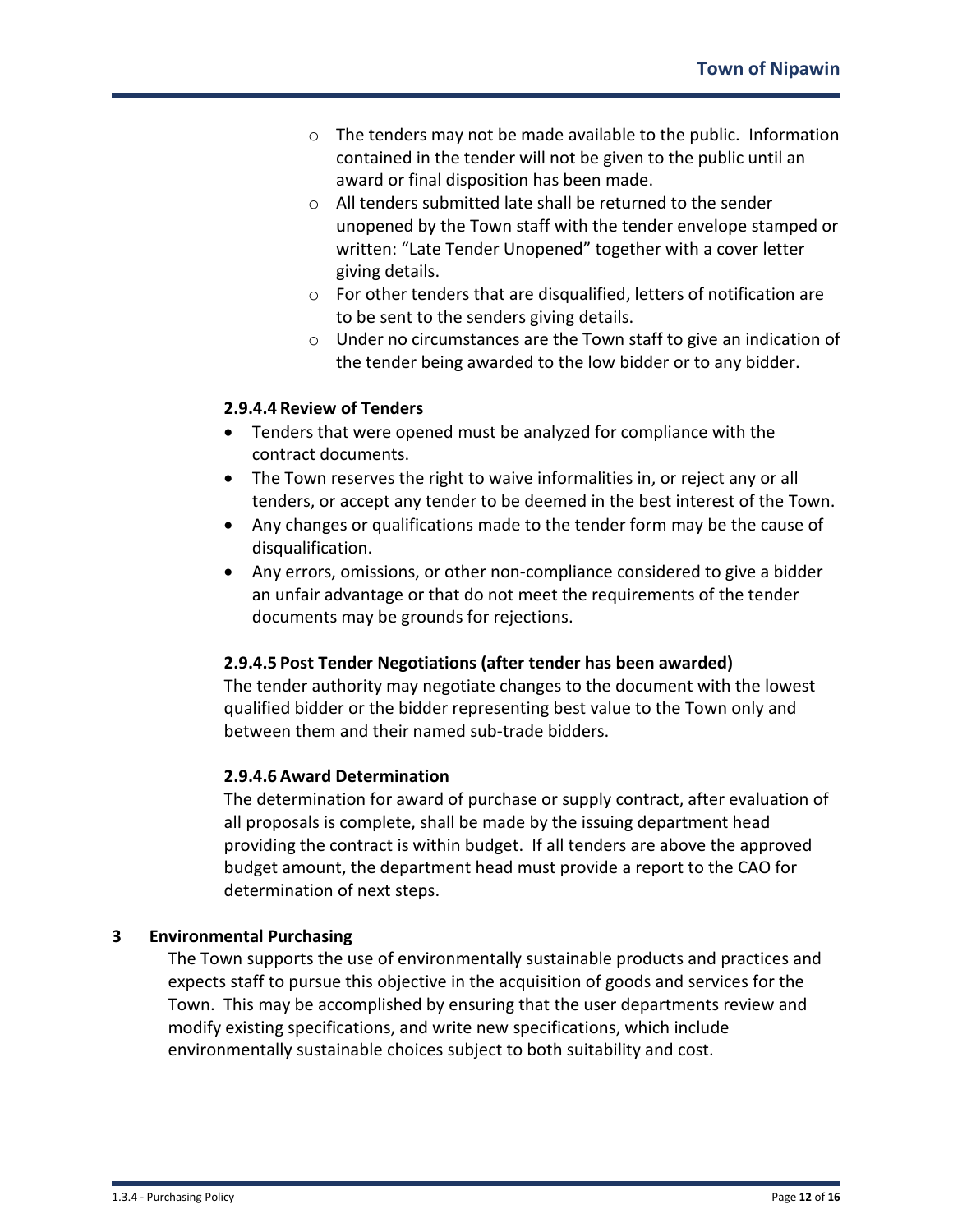#### **3.1 General Principles**

Bidders should be encouraged to highlight the following items in their proposals:

- To specify products that do not harm the environment in their manufacture, use, or disposal. Third party certification such as the "Eco Logo" or "Energy Star" may be used.
- To consider environmental factors along with price and performance.
- To secure comprehensive, accurate, and meaningful information about the environmental performance of products or services sufficient to determine environmental prefer-ability.

#### **3.2 Procedures**

- User department staff (or delegate) may review and modify existing specifications and write new specifications to include options for the use of environmentally sound products and processes.
- Environmentally preferred products must meet or exceed the same engineered standards for the traditional products with respect to performance, structural integrity, life span, and safety.
- The Town may be prepared to pay a premium for the environmentally friendly option, however, any significant impact on budgets will be appropriately approved.
- User department staff (or delegate) should remain alert to sources of recycled materials, products made from recycled materials, and other environmentally beneficial products, bringing such information to the attention of the user department.

## **4 Inventory**

Inventory will be identified as being stocked for the following reasons:

- Quantity purchase discounts outweigh the cost of stocking inventory
- Convenience of stocking items outweighs the cost of stocking inventory
- Emergencies make it necessary to stock an item

Inventory Control

- Normally no more than a six-month supply of an item is to be stocked in inventory
- Surplus and obsolete material may be disposed of pursuant to this policy
- The department head should attempt to ensure that minimum order quantities are established to minimize shipping costs to the Town

#### **4.1 Inspection of Goods**

Accurate specifications help to ensure receipt of proper quality and service. Specifications should be simple, clear, and exact so that the supplier cannot evade any provisions.

Sound receiving and inspection procedures mark the starting point for preserving the Town's rights against suppliers and are essential to successful claims for shortages or damages to shipments. Early detection of defects or obvious failures to comply with specifications usually ensures replacement at the supplier's expense.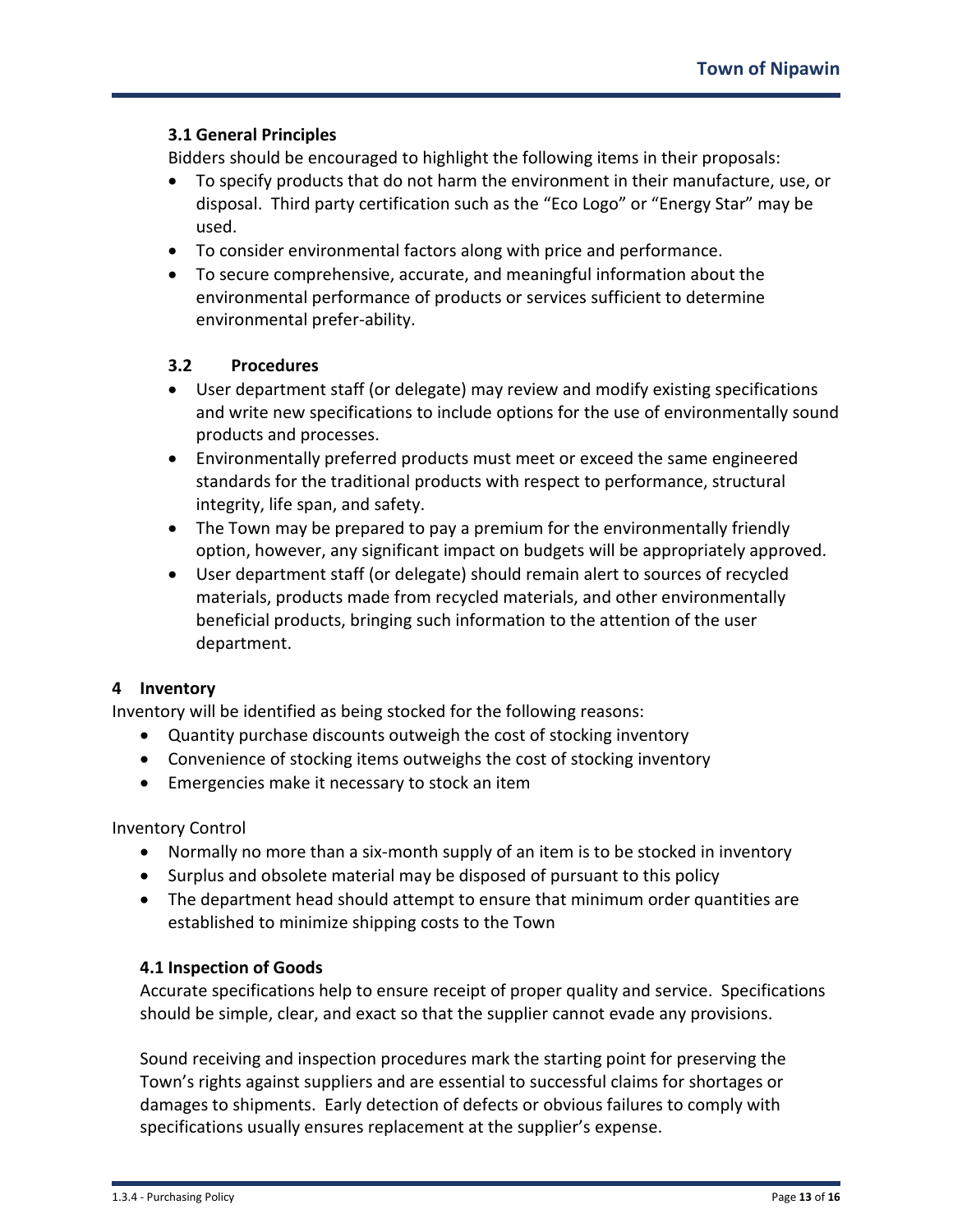#### **4.2 Material Returned to Vendor**

Occasionally it becomes necessary to return materials ordered because the goods are no longer required, excess material was ordered, or the material as received is not acceptable, the buyer will negotiate the return of the item. Any charges or other damages due the Vendor will not be charged to the original purchase order.

If a negotiated return cannot be made, the items will be charged to the job and marked as surplus goods for disposal. A purchase order shall be filled out for any returns.

#### **5. Surplus Asset Disposal**

#### **5.1 Surplus Assets**

The Town recognizes that assets purchased for its use will eventually become surplus to its needs. These assets are deemed surplus due to:

- Obsolescence
- Worn out
- Too costly to maintain
- No longer used

#### **5.2 Disposal**

All surplus assets estimated to have a monetary value shall be disposed of in the manner which will receive the best possible return to the Town. The Chief Administrative Officer shall prepare a report to Council requesting approval for the disposal of any assets, along with the method of disposal. No items shall be disposed of until an appropriate conversation has been had with the respective department head confirming the item(s) is of no further use to the Town. Applicable GST and PST must be charged on all asset sales.

Methods of disposal may include:

- Donation to a registered charitable organization or not-for-profit organization
- Trade-in or return to supplier for credit
- Sale by public or selective bids
- Sale at a public auction
- Sale or other disposal as scrap
- Classified as waste and requires a write off (applies to tangible capital assets)

## **5.3 Process in the Disposal of Assets**

- It is the responsibility of each department head to provide the Chief Administrative Officer, in writing, a list of the surplus assets. Where applicable, the list must contain the make, model, and serial number.
- Prior to disposal, a list of surplus assets will be circulated to all Town departments to determine if they can be of use in another department
- All surplus assets shall be sold on an "as is/where is" basis. No warranties or guarantees are to be offered or implied in the disposal of surplus assets.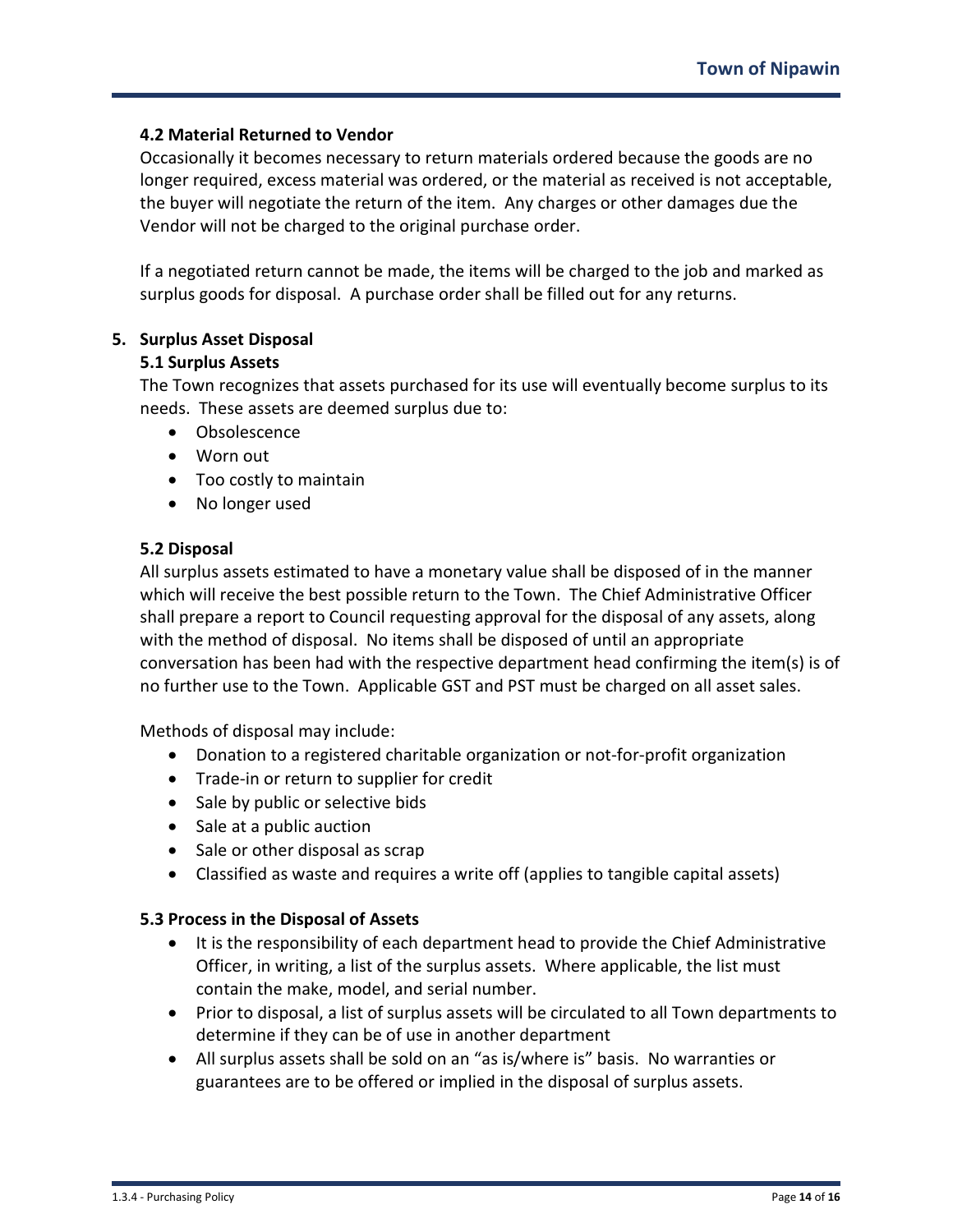## **6 Emergency Situations**

There will be an occasional time on a weekend or a night when a breakdown of some equipment occurs, or where something has happened and a delay of repairs would mean a potential loss if not corrected immediately. In this case the Town employee should make all reasonable attempts to call a supervisor with signing authority for verbal authority. If they are not successful, they must do what must be done especially if a delay, in their judgement, would be injurious to the public or the Town.

This employee is required to follow up with the correct paperwork on the next business day. (P.O. authorized, etc.)

## **7 Suppliers**

#### **7.1 GST**

If the Town is to be charged GST on the goods or services purchased, the supplier must provide their GST registration number and show how much GST has been charged on the invoice before payment is made.

#### **7.2 Out of Province Suppliers**

If no Provincial sales tax is charged, the Finance Department will calculate the sales tax owing and remit the tax monies to the Ministry of Finance. The cost of the items purchased will be increased by the sales tax.

## **8 Privacy and Confidentiality**

Most purchasing transactions are confidential, especially with regards to vendors. A total bid price is public information; however, it is considered unethical as well as damaging to the Town's position to allow unit price information about one vendor's bid to pass on to another vendor unless all vendors are in agreement. In considering privacy and confidentiality, the provisions of the Local Authority Freedom of Information and Protection of Privacy Act will apply with respect to the release of tender or RFP information.

#### **8.1 Personal Guarantees**

From time to time, suppliers involved in setting up credit accounts for the Town request significant personal information from employees or department heads, and may request personal guarantees from staff members on Town credit accounts. The Town shall not require any employee to give a guarantee and strongly discourages any employee from giving a personal guarantee.

#### **9 Initial Deposits and Advances**

As the Town is a public body with open and transparent financial records and budget, every effort should be made to discourage suppliers or contractors from insisting on initial deposits for either products or services. This is solely to protect the Town in the event that a supplier or contractor ceases business operations for any reason after receiving the Town's deposit. If no concession can be made by the department head, the matter is to be referred to the CAO or CFO for resolution. With the exception of construction progress